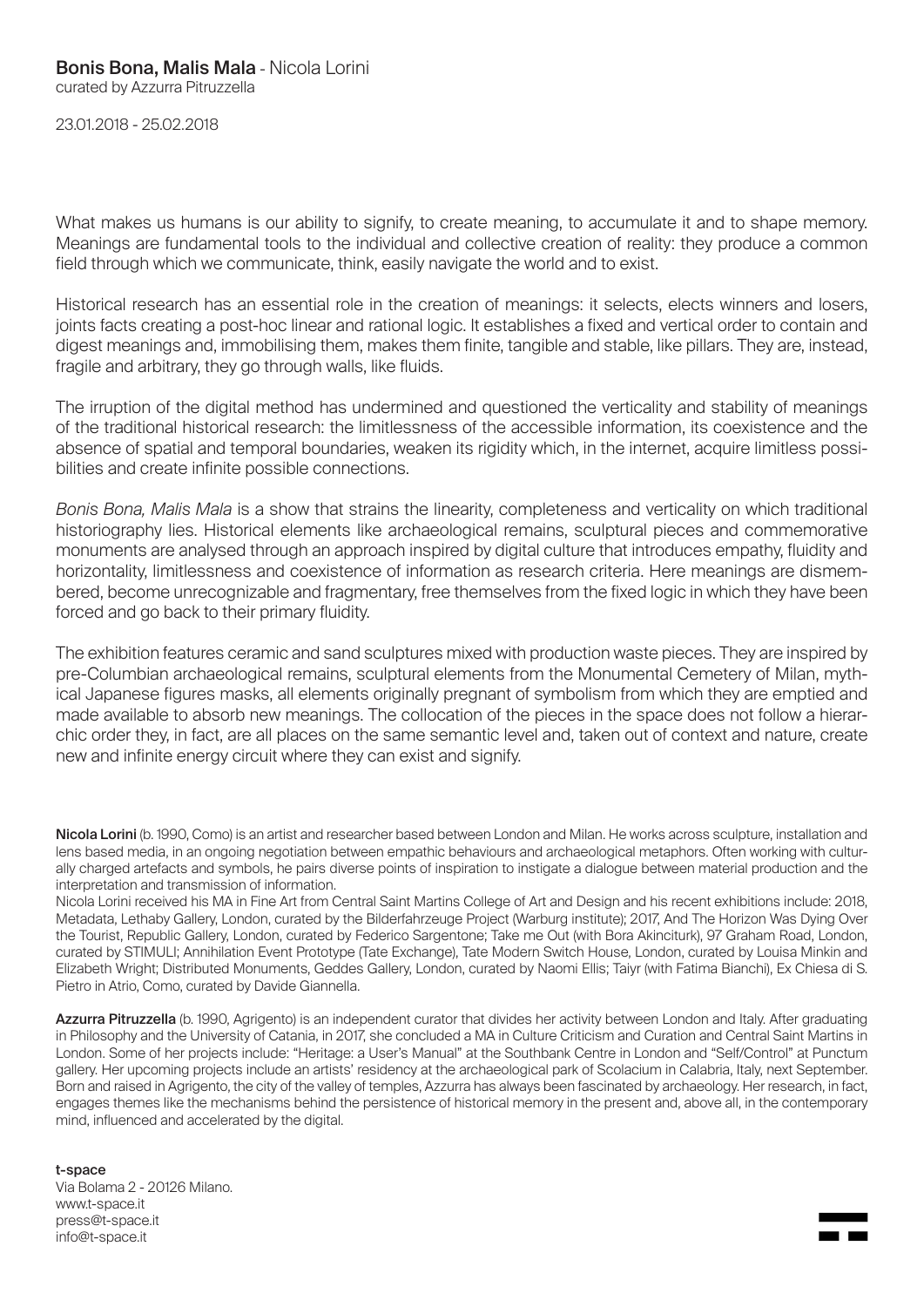## A (POSSIBLE) HISTORY OF MATTER ACCORDING TO MY GOOGLE SEARCH

Mother of Aeneas's sons, joy of men and gods, the life-giver, who beneath the gliding stars of heaven fillest with life the sea that carries the ships and the land that bears the crops; for thanks to thee every tribe of living things is conceived, and comes forth to look upon power of the light of the sun. (1)

By 'God' I understand: a thing that is absolutely infinite, i.e. a substance consisting of an infinity of attributes, each of which expresses an eternal and infinite essence. (2)

*Absolute: ab* (off) + *solver* (to loosen) The absolute is that which is *loosened off* and on the loose. When, for example, a Catholic priest performs the act of ab-solution, he is the vehicle of a divine agency that loosens sins from their attachment to a particular soul: sins now stand apart, displaced foreigners living a strange, impersonal life on their own. (3)

D3: By 'substance' I understand: what is in itself and is conceived through itself, i.e. that whose concept doesn't have to be formed out of the concept of something else. (2)

Then again we smell the manifold scents of things, and yet we do not ever descry them coming to the nostrils, nor do we behold warm heat, nor can we grasp cold with the eyes, nor is it ours to descry voices; yet all these things must needs consist of bodily nature, inasmuch as they can make impact on our senses. (1)

D2: A thing is said to be 'finite in its own kind' if it can be limited by something else of the same nature. For example, every body counts as 'finite in its own kind' because we can always conceive another body that is even bigger. And a thought can be limited by— $\cdot$ i.e. can count as finite because of $\cdot$  another thought  $\cdot$ that somehow exceeds it $\cdot$ . But a body can't be limited by a thought or a thought by a body. $(2)$ 

By the city-gates the brazen statues reveal that their right hands are wearing thin through the touch of those who greet them ever and again as they pass upon their way. All these things then we see grow less, as they are rubbed away: yet what particles leave them at each moment, the envious nature of our sight has shut us out from seeing. (1)

For that body exists is declared by the feeling which all share alike;  $(1)$ 

The etymology of *Mât* means to make by hand, to measure, to construct, which has to do with matter, but it is also more than matter in terms of its physical constitution. The materiality comes from the *resolution of tensions in and between multiple levels of realities.* (4)

Once, as I was walking through the deserted streets of a provincial town in Italy which was strange to me, on a hot summer afternoon, I found myself in a quarter the character of which could not long remain in doubt. Nothing but painted women were to be seen at the windows of the small houses, and I hastened to leave the narrow street at the next turning. But after having wandered about for a while without being directed, I suddenly found myself back in the same street, where my presence was now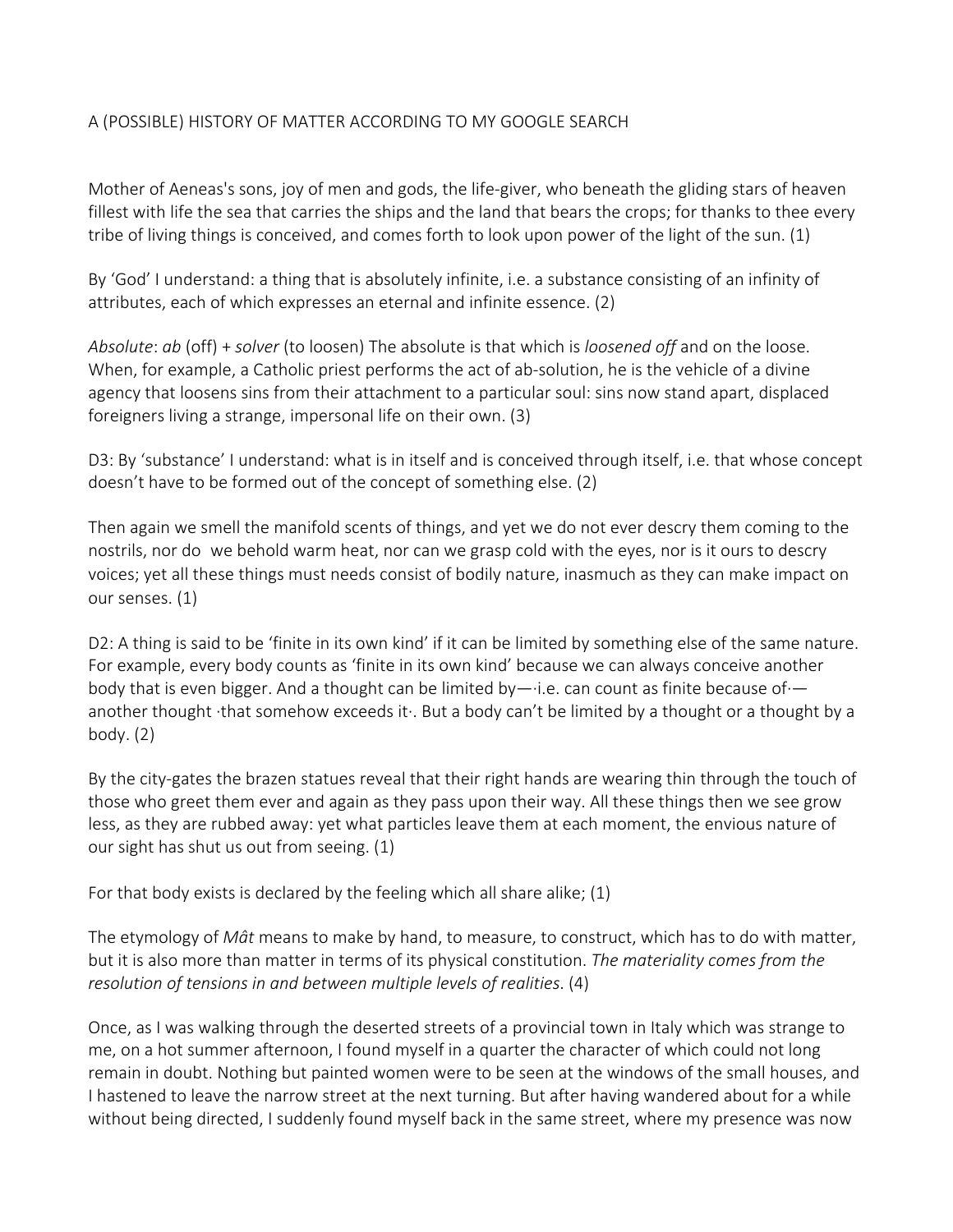beginning to excite attention. I hurried away once more, but only to arrive yet a third time by devious paths in the same place. Now, however, a feeling overcame me which I can only describe as uncanny..." (5)

(1) the causa materialis, the material, the matter out of which, for example, a silver chalice is made; (2) the causa formalis, the form, the shape into which the material enters; (3) the causa finalis, the end, for example, the sacrificial rite in relation to which the chalice required is determined as to its form and matter; (4) the causa efficiens, which brings about the effect that is the finished, actual chalice, in this instance, the silversmith  $(6)$ 

I was repelled by the dead (or was it merely sleeping?) rat and dismayed by the litter, but I also felt something else: a nameless awareness of the impossible singularity of *that* rat, *that* configuration of pollen, *that* otherwise utterly banal, mass-produced plastic water-bottle cap. (3)

A1: Whatever exists is either in itself or in something else. As we have already seen, a substance is in itself, a mode is in something else $\cdot$ . (2)

An ant is crawling on a patch of sand. As it crawls, it traces a line in the sand. By pure chance the line that it traces curves and re-crosses itself in such a way that it ends up looking like a recognizable caricature of Winston Churchill. Has the ant traced a picture of Winston Churchill, a picture that depicts Churchill? Most people would say, on a little reflection, that it has not. The ant, after all, has never seen Churchill, or even a picture of Chur- chill, and it had no intention of depicting Churchill. It simply traced a line (and even that was unintentional), a line that we can 'see as' a picture of Churchill. (7)

D5: By 'mode' I understand: a state of a substance, i.e. something that exists in and is conceived through something else. (2)

The rise of the Web from the 90s and to the population of the semantic Web since the 2000s, present us, as I would like to suggest, with the latest stage of the development of data technics. This materiality no longer finds itself in the physical contacts of gears, the contact of electrons, but rather the abstraction of data. (4)

8: Every substance is necessarily infinite. (2)

Fluids travel easily. They 'flow', 'spill', 'run out', 'splash', 'pour over', 'leak', 'flood', 'spray', 'drip', 'seep',  $'$ ooze $'$  $(8)$ 

FOAF is a descriptive vocabulary expressed using the Resource Description Framework (RDF) and the Web Ontology Language(OWL). Computers may use these FOAF profiles to find, for example, all people living in Europe, or to list all people both you and a friend of yours know. (9)

16: From the necessity of the divine nature there must follow infinitely many things in infinitely many ways i.e. everything that can fall under an unlimited intellect. (2)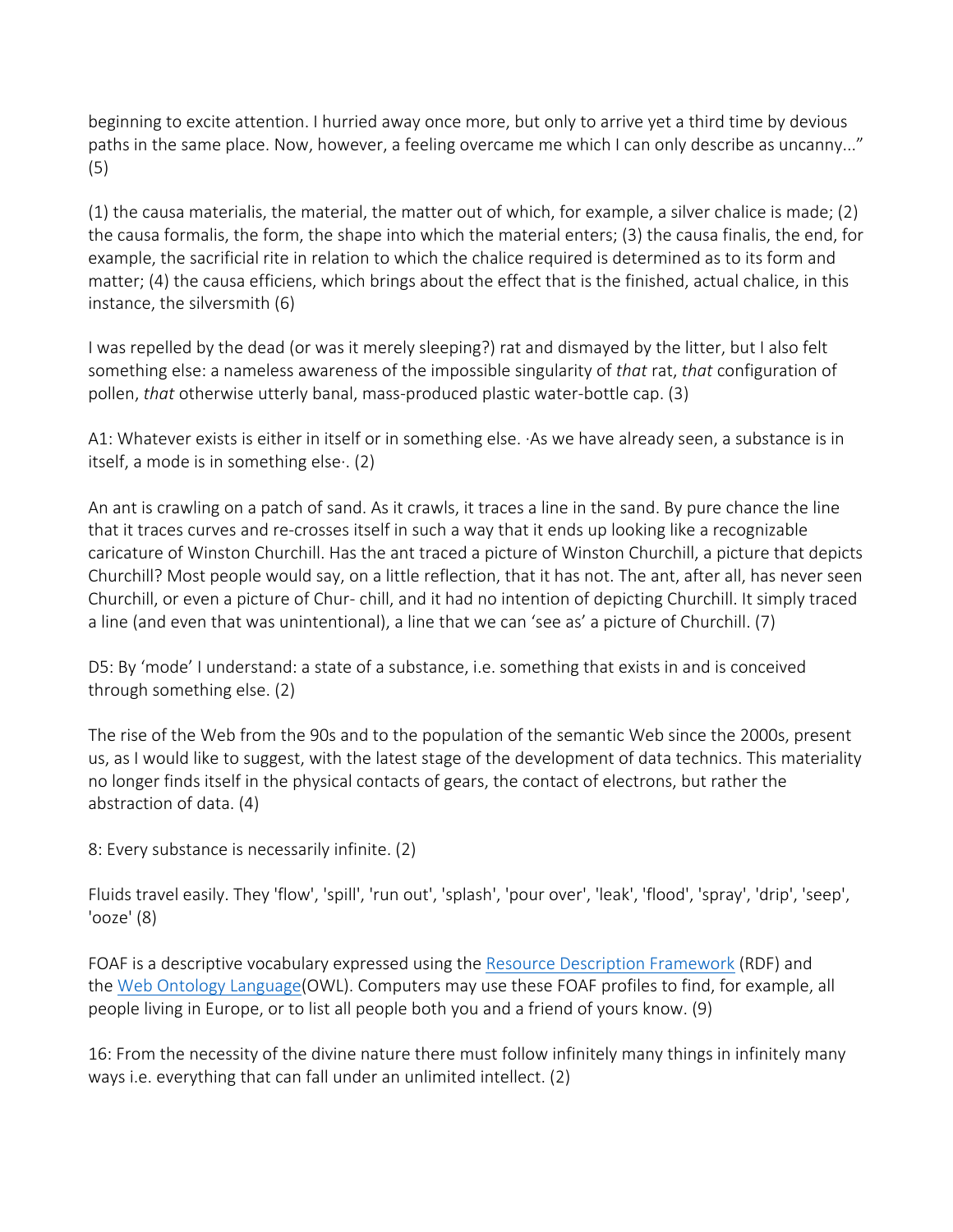Thou, goddess, thou dost turn to flight the winds and the clouds of heaven, thou at thy coming; for thee earth, the quaint artificer, puts forth her sweet-scented flowers; for thee the levels of ocean smile, and the sky, its anger past, gleams with spreading light.  $(1)$ 

in the reality of the Web, digital objects are at the same time forms and material relations supported by strings, characters, numbers (there are different realities, downwards, such as binary codes, signals, voltage differences, etc). Within the Web, relations are sublated [*aufgehoben*] to a higher level of reality (compared with mediative relations, mechanical and mathematical relations). (4)

As I have already noted, the items on the ground that day were vibratory  $-$  at one moment disclosing themselves as dead stuff and at the next as live presence: junk, then claimant; inert matter, then live wire. It hit me then in a visceral way how American materialism, which requires buying ever-increasing numbers of products purchased in ever shorter cycles, is *antimateriality*. (3)

13: A substance that is absolutely infinite is indivisible.

The existence of digital objects is constituted by the materialized milieu which gives it an identity, which does not come from the "matter" (considering a Youtube video), nor from the imposition of form, but by the relations *in it, created by it*, and that *surround it* (4)

In a sense, solids cancel time; for liquids, on the contrary, it is mostly time that matters.  $(8)$ 

a digital object and its relation to other objects cannot be explained by its representation on the screen of digital devices, neither by signals, or voltage differences. This materiality seems to come from elsewhere (a different reality or order of magnitude). (4)

In a sense, solids cancel time; for liquids, on the contrary, it is mostly time that matters. When describing solids, one may ignore time altogether; in describing fluids, to leave time out of account would be a grievous mistake. (8)

We can perhaps say that the relation between a natural object and atoms is analogous to that between a digital object and digitized relations, these relations are material as well as conceptual.  $(4)$ 

if time utterly destroys whatsoever through age it takes from sight, and devours all its substance, how is it that Venus brings back the race of living things after their kind into the light of life, or when she has, how does earth, the quaint artificer, nurse and increase them, furnishing food for them after their kind? how is it that its native springs and the rivers from without, coming from afar, keep the sea full? how is it that the sky feeds the stars? For infinite time and the days that are gone by must needs have devoured all things that are of mortal body.  $(1)$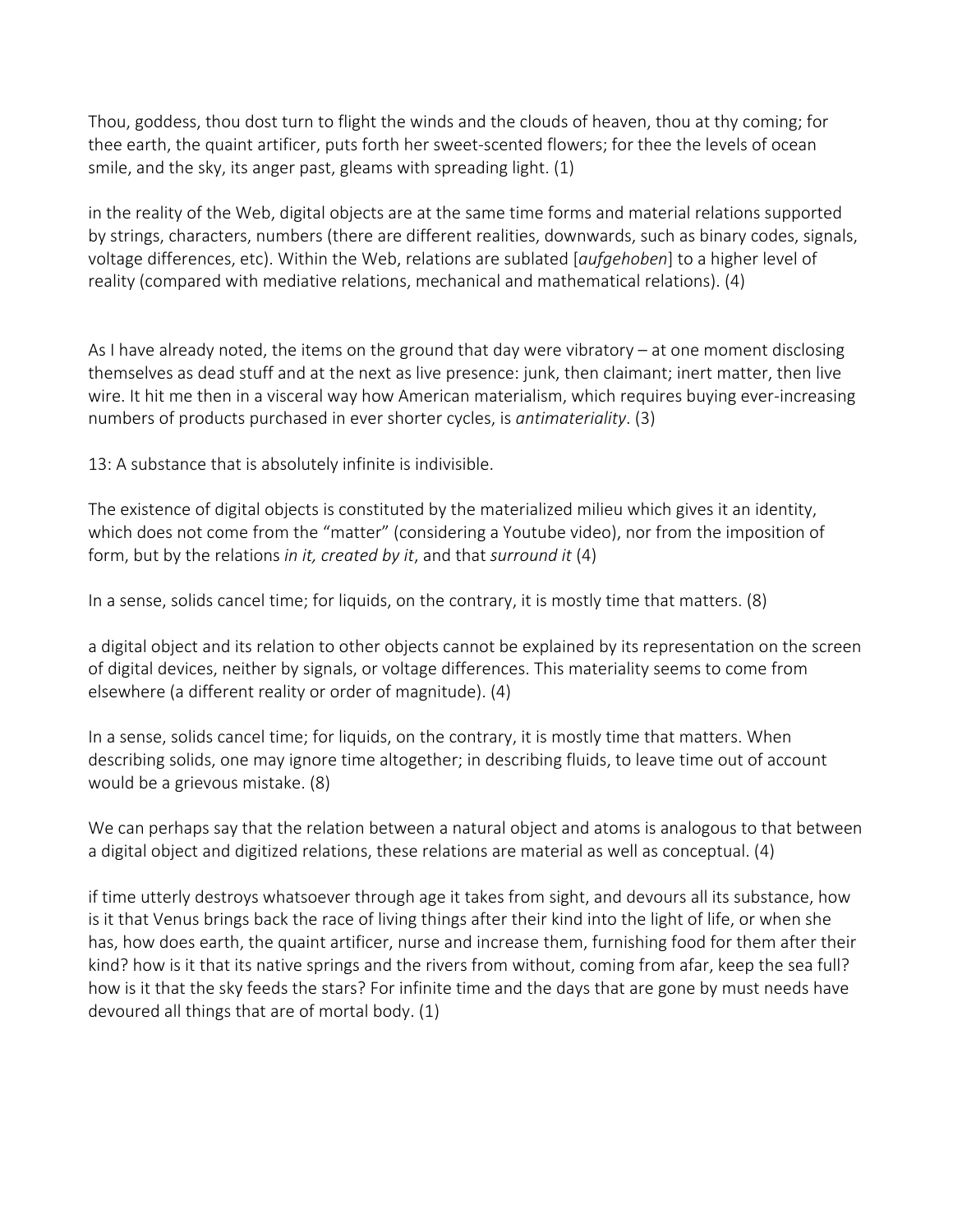1 http://files.libertyfund.org/files/2242/Lucretius\_1496\_Bk.pdf

- 2 http://www.earlymoderntexts.com/assets/pdfs/spinoza1665.pdf
- 3 https://huminst.uic.edu/docs/default-source/default-document-library/bennettch1.pdf?sfvrsn=0
- 4 http://digitalmilieu.net/documents/Hui\_form%20and%20relation.pdf
- 5 http://web.mit.edu/allanmc/www/freud1.pdf
- 6 https://simondon.ocular-witness.com/wp-
- content/uploads/2008/05/question\_concerning\_technology.pdf
- 7 http://ieas.unideb.hu/admin/file\_2908.pdf
- 8 https://giuseppecapograssi.files.wordpress.com/2014/01/bauman-liquid-modernity.pdf
- 9 https://en.wikipedia.org/wiki/FOAF (ontology)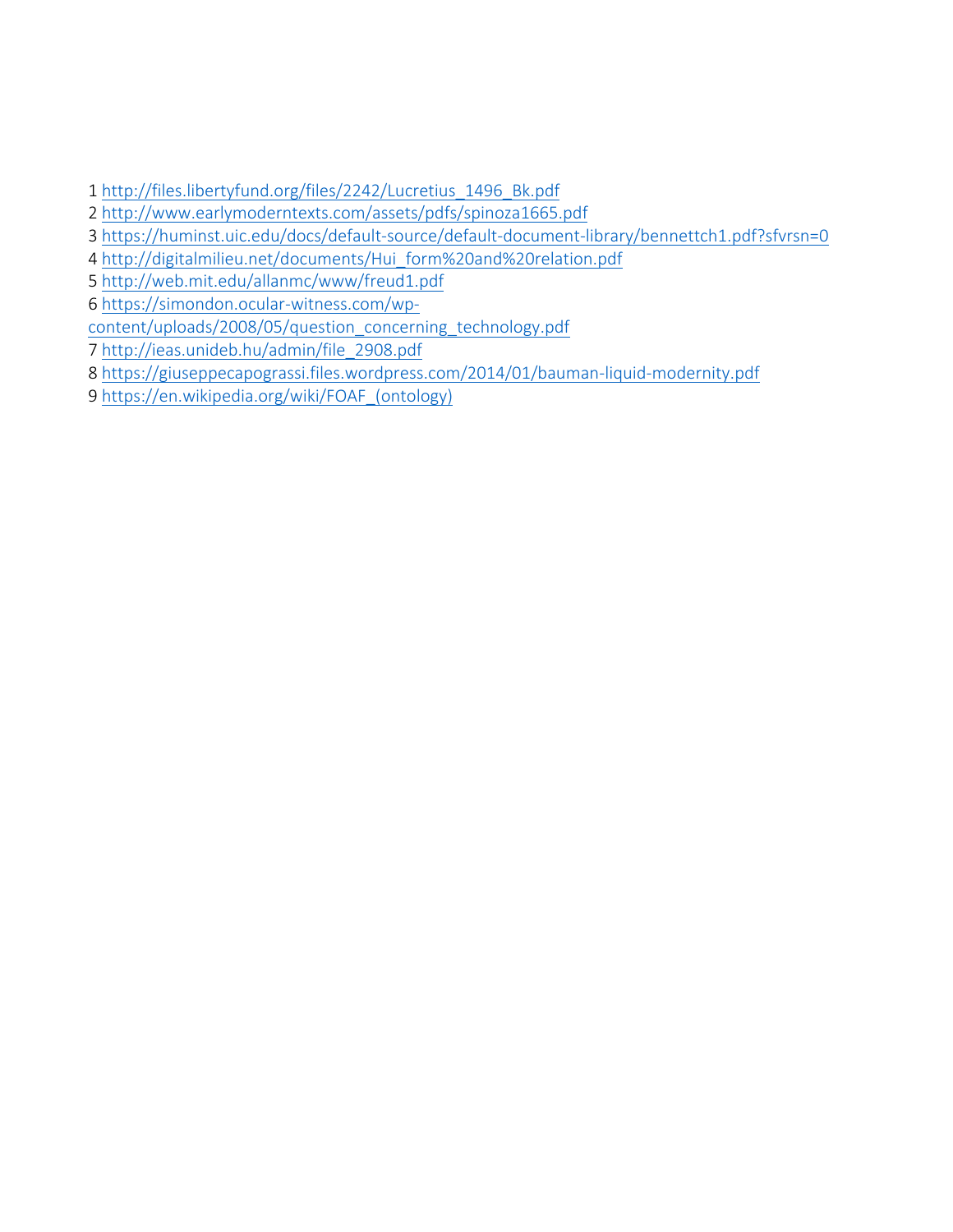#### -------------

### PERSONAL ARCHAEOLOGIES: A BRIEF MEDITATION

I challenge you to use your eyes. Really look at what you see, and decide what makes sense? Analysis the object.

As a design question, this is certainly important to address, but as a question of knowledge, of knowing, of really seeing what an object is, it is a task beyond excavation and almost un-'solvable'.

The challenge of seeing is always mediated, especially by books, museums and other spaces of historic learning. Whether online or off we frequently do not need to ask ourselves what is actually in front of our eyes. We're told; this is a maternity charm from around 6BCE, that is a child's toy, that painting is a metaphor for loyalty and religious devotion, he is the President, not a criminal.

Currently I am staring at a MacBook. I'm using it, but I'm not seeing it  $-1$ 'm not staring into its design history, use history, built history. If I spent the time to see this, and analysis this, I could be swamped by information. Whether that is with child labour exploitations, the minutia of aesthetic decisions, or the sheer scale of the data stored within its polycarbonate unibody from the past 7 years.

The routes and circuits on which an object can be traced through and by are endless, and keeping them endless is significant to the continuation of a discourse on object histories; whether a painting, an object from a pre-colonial society or a webpage's code.

'Dislocation' of an item or object is exciting, it forces the eye to see the differences and similarities, points of friction and sheer random coincidences that litter the visual world. Challenge yourself to see, the google image-search function is dangerous.

END

-----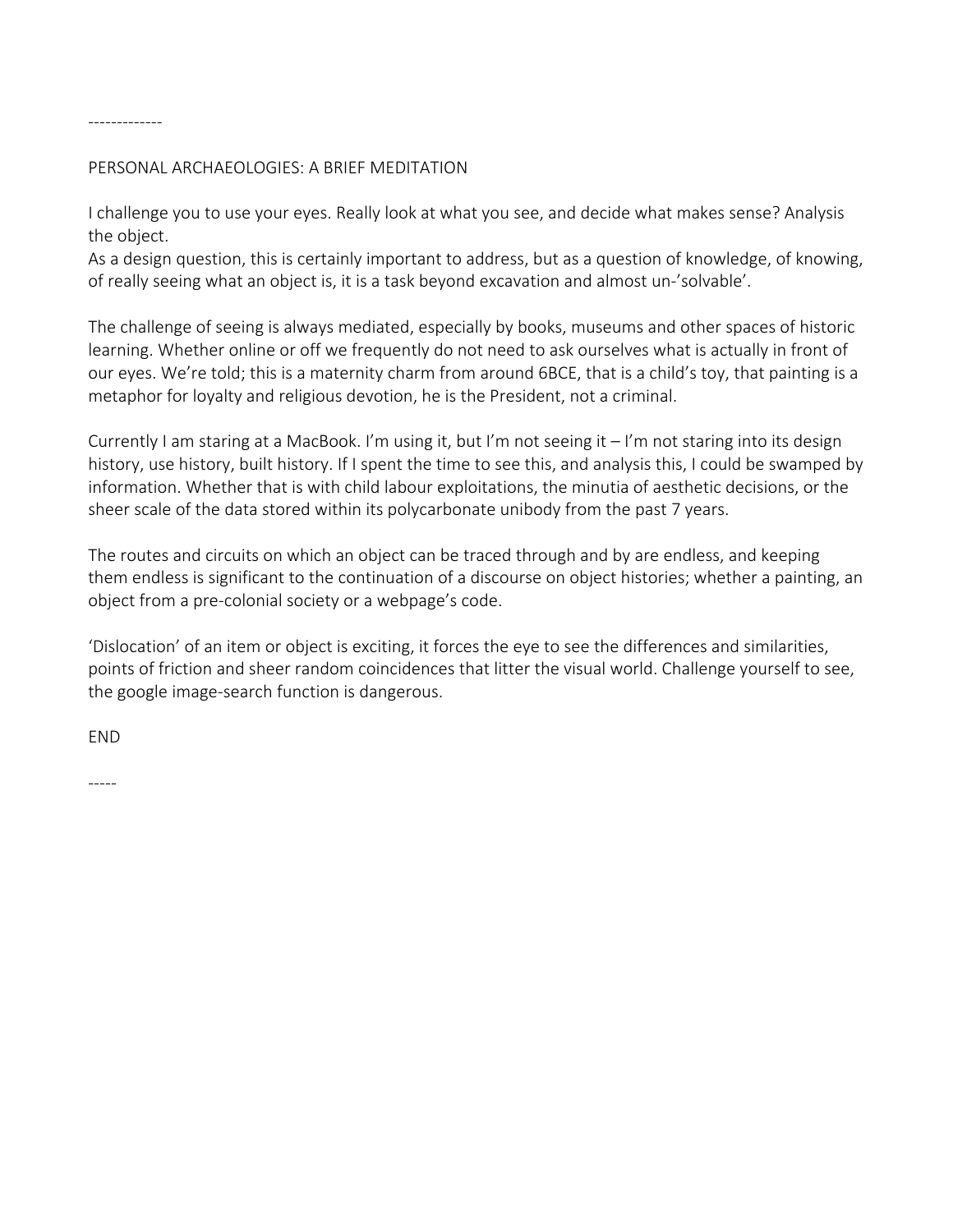### A MOMENT TO THINK

The influence of technology is at the centre of our interaction with reality. The spread of new media in the digital age has brought a major shift in the ways we experience and understand time: past, present and future. If our memories are determinant to our ability to adapt to what it is to come, their configuration and activation mechanisms are crucial for our individual survival. Furthermore, they frame the parameters we collectively agree to set to build our politics, history and culture. A change in the established paradigms has shaken the ground on which society's values rely, a trend of which we are witnesses and unescapably involved.

It is now possible to deliver huge amounts of information at a speed never seen before, and its access has never been that easy. The Internet's omnipresence, the total collection of data and the digitization of everything keep feeding the continuous flux that overwhelms our capacity to pause. Numbness of our senses and brain, some voices might argue. Bypassing our rational thinking is not hard to achieve, and when stimulus occur at this level of intensity, our consciousness becomes prisoner of a higher system, impossible to escape. The fascination for our own creation has made us fall in a trap, leaving our experience of existence in the hands of an alienated being apparently out of control. It is technology's will and it has always been this way, techno-utopians would argue. There are not any chances left other than embrace it and evolve with it. Civilisation and history are products of technology's structuring powers, as well as the mental processes that enable us to create our images of that specific reality. If our time is determined, it seems that we are doomed to sit down and wait. This passive attitude towards the digital age has brought terrible consequences. When information flows out of democratic control, it becomes impossible to discern any stable truth at the roots of the public sphere. Reality appears to be contingent, our trust on moral values seems to destabilize, and our references in history lose their meaning leaving us in a status of perpetual vertigo, holding our breath waiting for the next thing to happen. Once these events seem to become inevitable, the surrender to our own passivity is getting closer. When information access is restricted, the public is withdrawn from debate, and every step towards knowledge is blocked, these symptoms should warn us about the existence of an agenda behind technology's strategies of implementation and, consequently, behind the changes of model. Therefore, we should not fall into techno-utopians naivety about technology's deterministic powers and give up.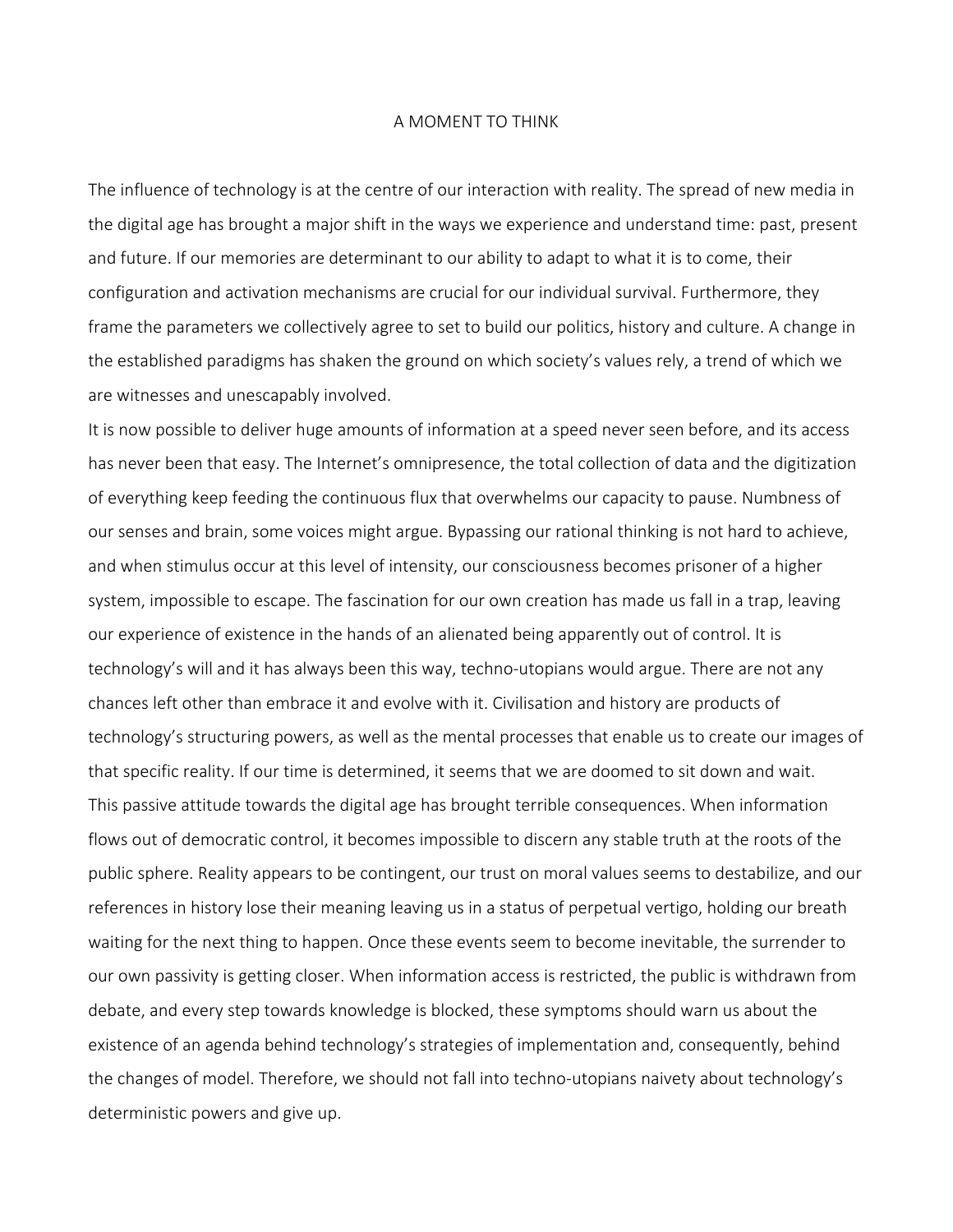Rethinking those elements that have hold our society throughout time is a necessary step of the process. Overcoming history and culture's control, while bringing clean perspectives may contribute to the defeat of the much confusion that technological euphoria is causing. Every step of the way should be critically analysed and commonly discussed to avoid further distortion or manipulation of information, because without a trustworthy basis, it is impossible to progress. History stands as a reliable source to challenge unclear intentions behind the glorification of tools created ultimately by humans, and to refuse the execution of imposed systems. Technology must work along the general interest to which its control belongs. Nothing should substitute our right to shape the environment in which our lives take place; there is not a motive for us to delegate that responsibility.

#### Bibliography

*Amusing Ourselves to Death*, Neil Postman 1985 *Media Technology and Society: A History; From the Telegraph to the Internet, Brian Winston 1998* Primates and Philosophers: How Morality Evolved, Frans de Waal 2006 *Similacra and Simulation*, Jean Baudrillard 1981 **Thinking, Fast and Slow, Daniel Kahnemann 2011** *To Save Everything, Click Here*, Evgeny Morozov 2013 *Understanding Media*, Marshall McLuhan 1964 Who Rules the World?, Noam Chomsy 2016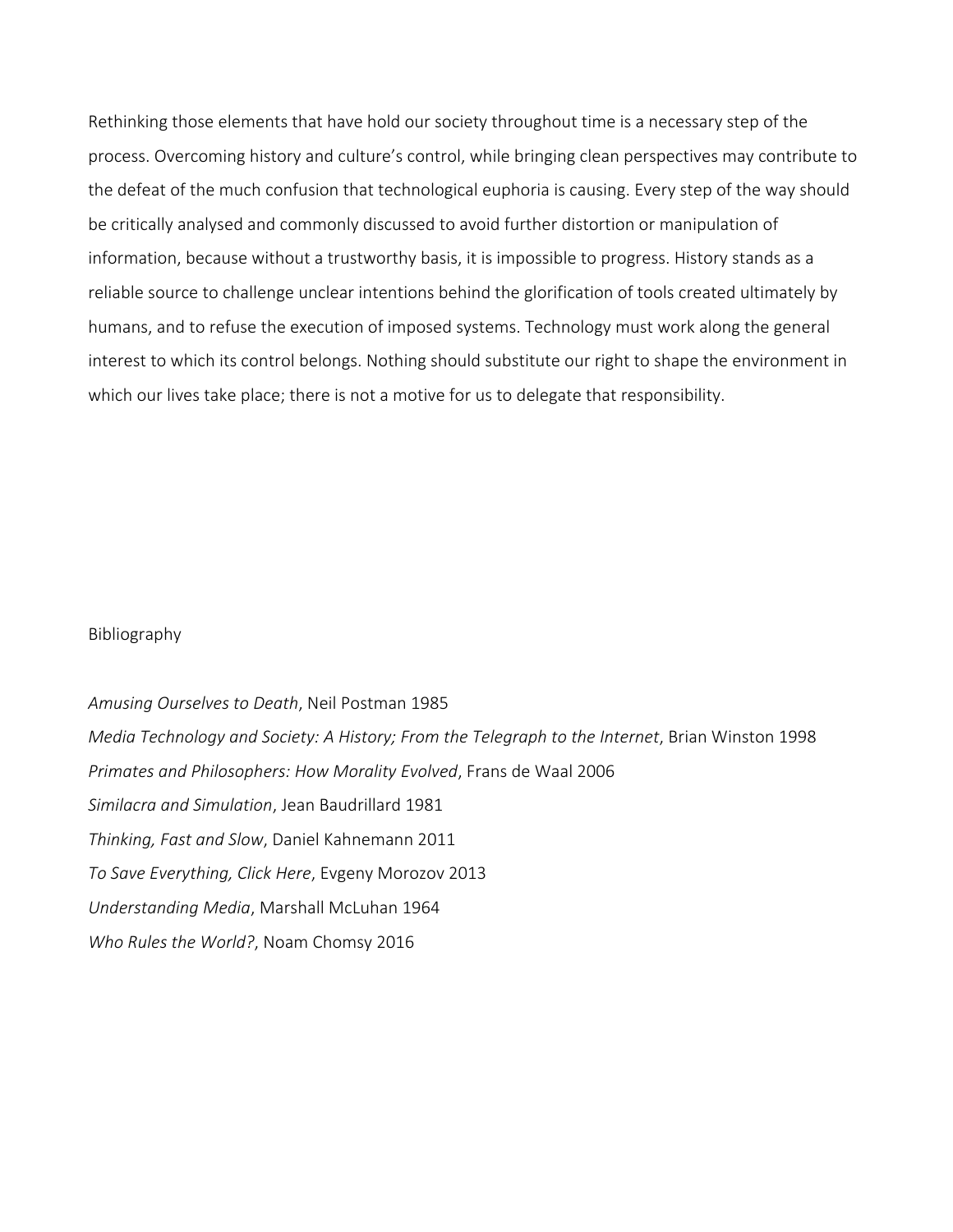### FRAGMENTS IMPLICATED

[...] bits of the mind's string too short to use, an indiscriminate and erratic assemblage with *meaning only for its maker.* 

The *impulse to write things down is a peculiarly compulsive one, inexplicable to those who do* not share it, useful only accidentally, only secondarily in the way that any compulsion tries to *justify itself.* 

-- Joan Didion, *On Keeping a Notebook* 

## The ways we ascribe meaning to our lives, or history -- or both -- is largely down to how we interpret our responses to stimuli.

Brexit was a desperate cry for help from the poorest of British citizens in response to a stimulus which, for all its bus-shaped pomp and high falutin fanfare (to be clear, it was claimed to be worth £350 million), didn't quite seem too good to be true – or, on the other hand, it was a final stand from a withering band of nostalgic sentimentalists to regain a personal sense of sovereignty.

# *Or* even, an optimistic punt from a mish-mash of types so diverse that we'll never be able to truly gather together enough fragments to establish a narrative thread behind this seismic shift in British history?

I am writing from a perspective which is wholly UK-centric, in a piece of writing destined for Europe. For this I apologise – Brexit is the closest stimulus my frazzled brain could muster to illustrate my point about stimuli, that it seemed the only plausible example to piece together in a short amount of time.

--

--

My brain has tuned into lots of conversations recently concerning a new buzz phrase – the *Attention Economy.* 

This concept concerns the fact that human attention is a finite resource  $-$  we only have a certain amount of mental capacity we can give to our waking hours, and by hook nor by crook this cannot be expanded. Publishers, advertisers, artists, educators, lovers, friends, comrades, influencers, all squabbling for our regard... we are faced with incessant decisions as to who (and what) we give our attention to, which in turn eats into the amount of time and focus we have left to give. Some of these forces are benign, others malignant. Mostly, our internal worlds are largely being eaten into by the mucky claws of the attention merchants of consumerism and our permissions have already been reprogrammed to let it happen.

--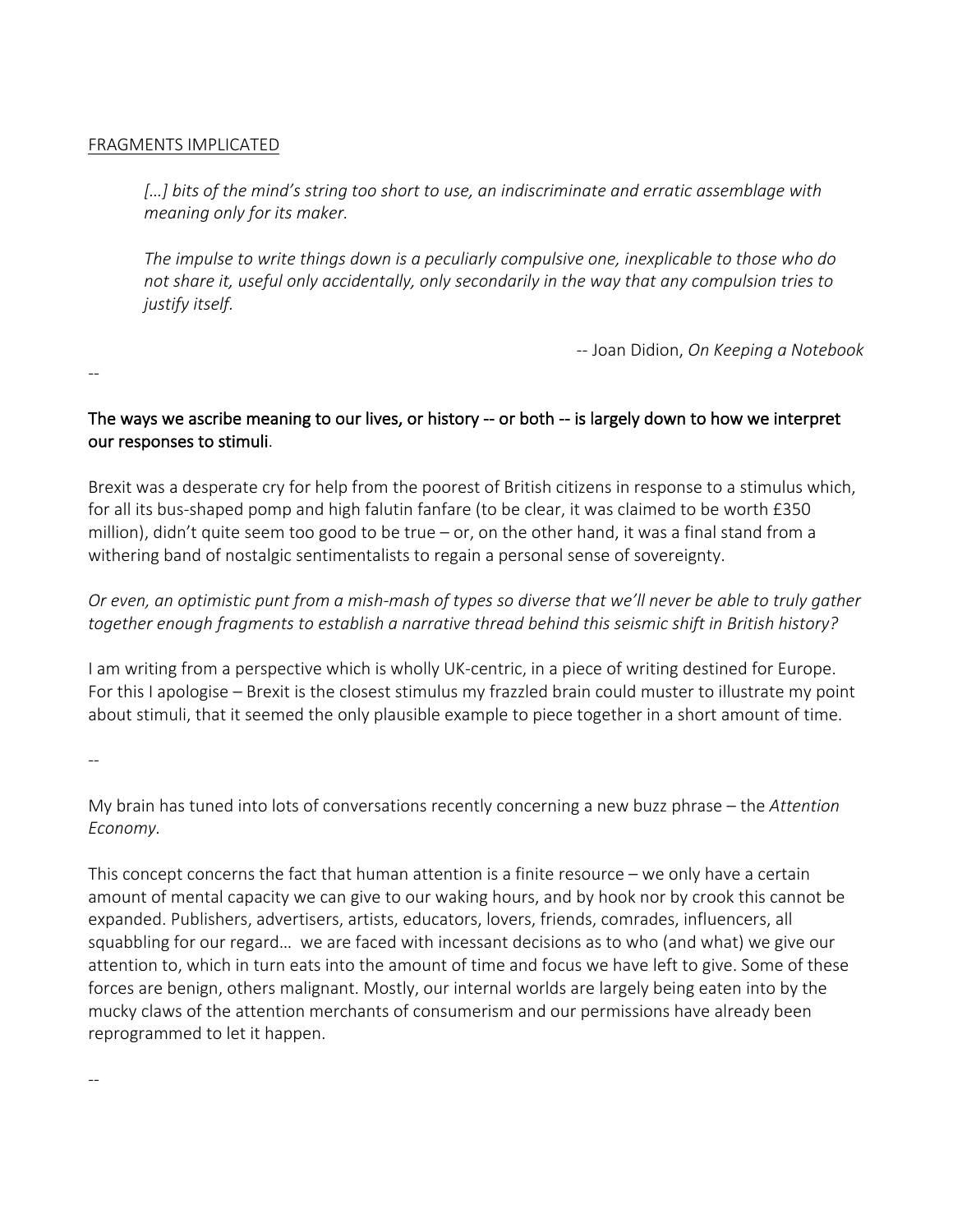Here is a list of the stimuli that have slurped up my attention in the past hour, between 22.25-23.25, London, UK, 15<sup>th</sup> January:

Whatsapp (Instant Messenger) Dry skin on my hands (body part) WeChat (Instant Messenger) BBC Radio 3 (Radio) BBC Radio 6 Music (Radio) Whatsapp (Instant Messenger) Facebook (Social Media?) My flatmate and friend Helen (human being) Facebook Messenger (Instant Messenger) Joan Didion (Book) The bath (physical object/ spiritual energy) Microsoft PowerPoint (not sure)

I'm not sure what my point here is. I want it to be less bleak than how it's coming across. There's perhaps too much flashing up on my late night mental showreel to be able to offer you any narrative clarity. 

Others will have more strength and resolve – and as a result their histories will carry greater weight, be more convincing.

# I apologise – I hope to be able to thread something together at a later date.

--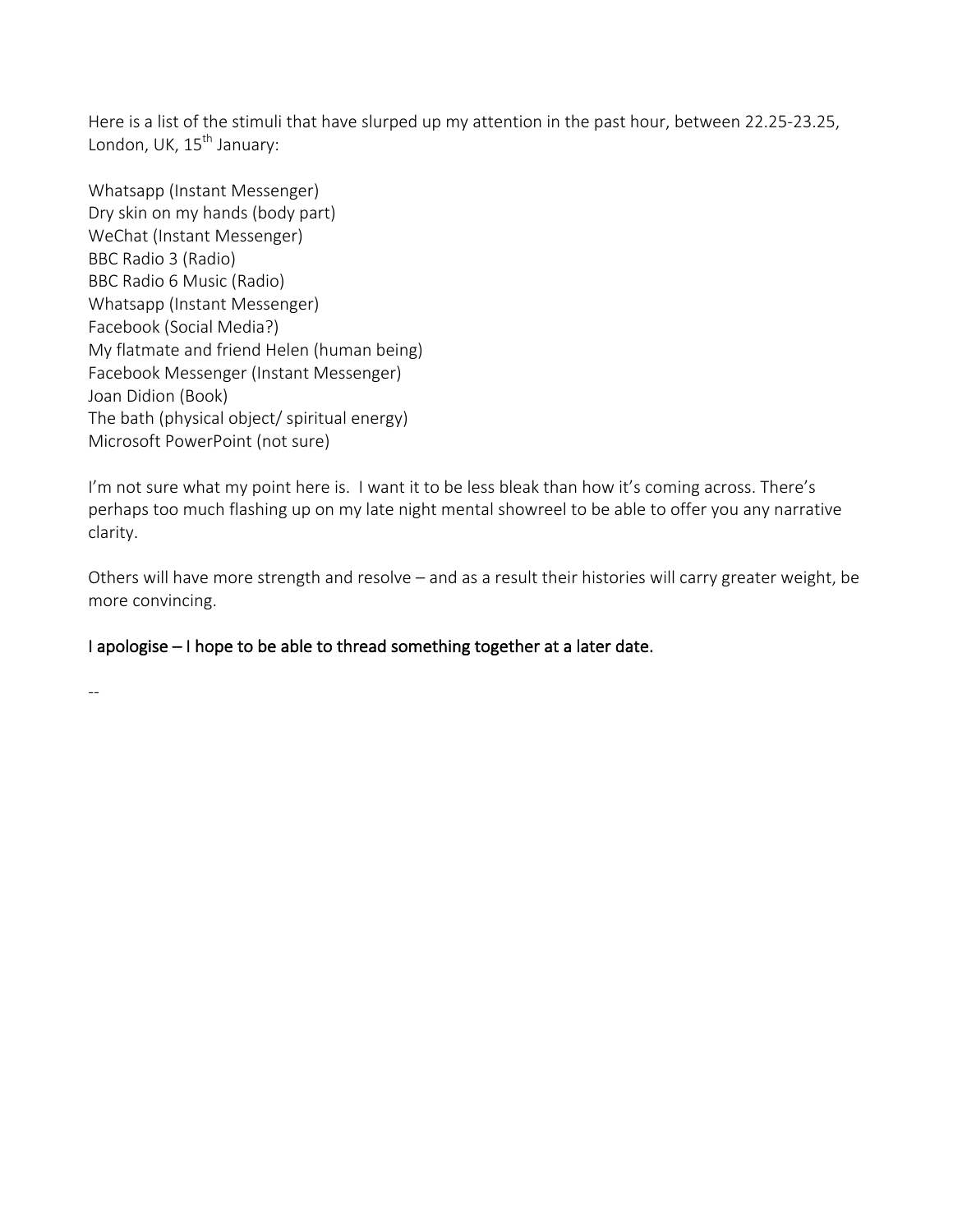### ON META'S UGLINESS

From a certain angle, I am not very different from you, mortals. In the end I appeared and then, disappeared.

I was born from your rebirth, crowd, but never fully been really yours. I was, in fact, Time's and Politics' and, as you know, they change as wind.

You never managed to overshadow my glow, Coliseum. Like birth and death, I was your people's first and last vision. You were giving them illusions, I woke them up, I gave them life.

My sweat was gold to anyone, my sight blind to possessions and power. Gladiators and emperors, slaves and children, animals and sick people, for you all I lived! And you all, many times, loved me and begged me.

My beauty was a miracle, People from every world dreamt on my harmony and from perishability I felt safe. Constantine couldn't resist my splendour: he built an arch to admire me all the time

Time passed and saw me this time.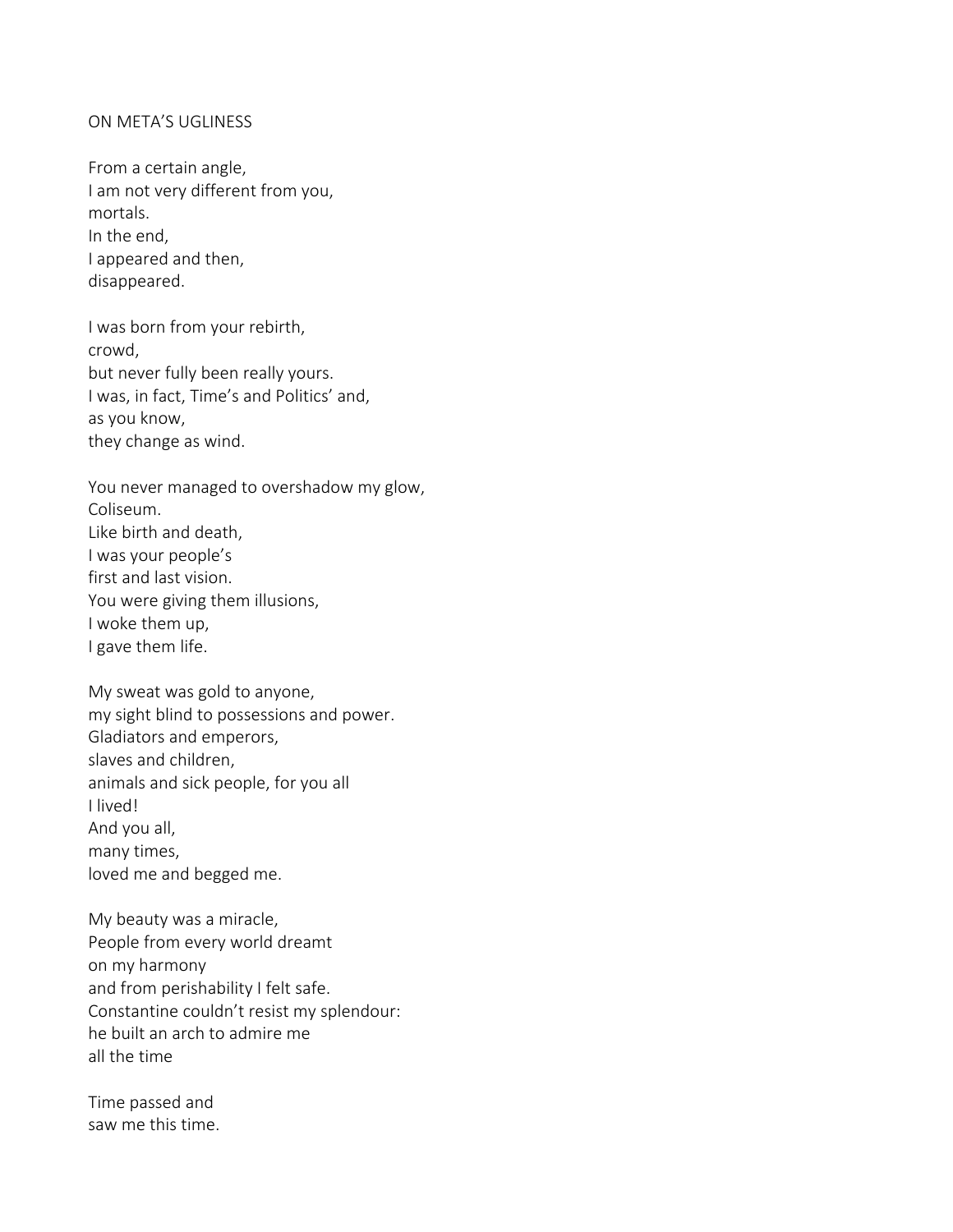It stopped my stream and left me still, standing and watching my fall

People became others and others and memory wasn't stacking. I became shape and symbol, and then less shape and another symbol and then very little shape and a worse symbol.

Too late, I met Politics. He gave me life and took it back. He created my symbols. While, I thought, I was talking to the people, they only listened to him.

Time made me ugly, turned me into debris, made me small and miserable. "I was, I was!" I shouted, "I saw, I saw!" I warned.

The black man then arrived. He was the man of spectacle of death and turned what was life into funerary shapes. Long time before, mine had abandoned me and my debris hid my past magnificence.

The man of the fake funeral didn't only knock my frame down, he erased my memory, killed my soul.

In you, now, I reborn. In you Internet, I don't need to carry my weight.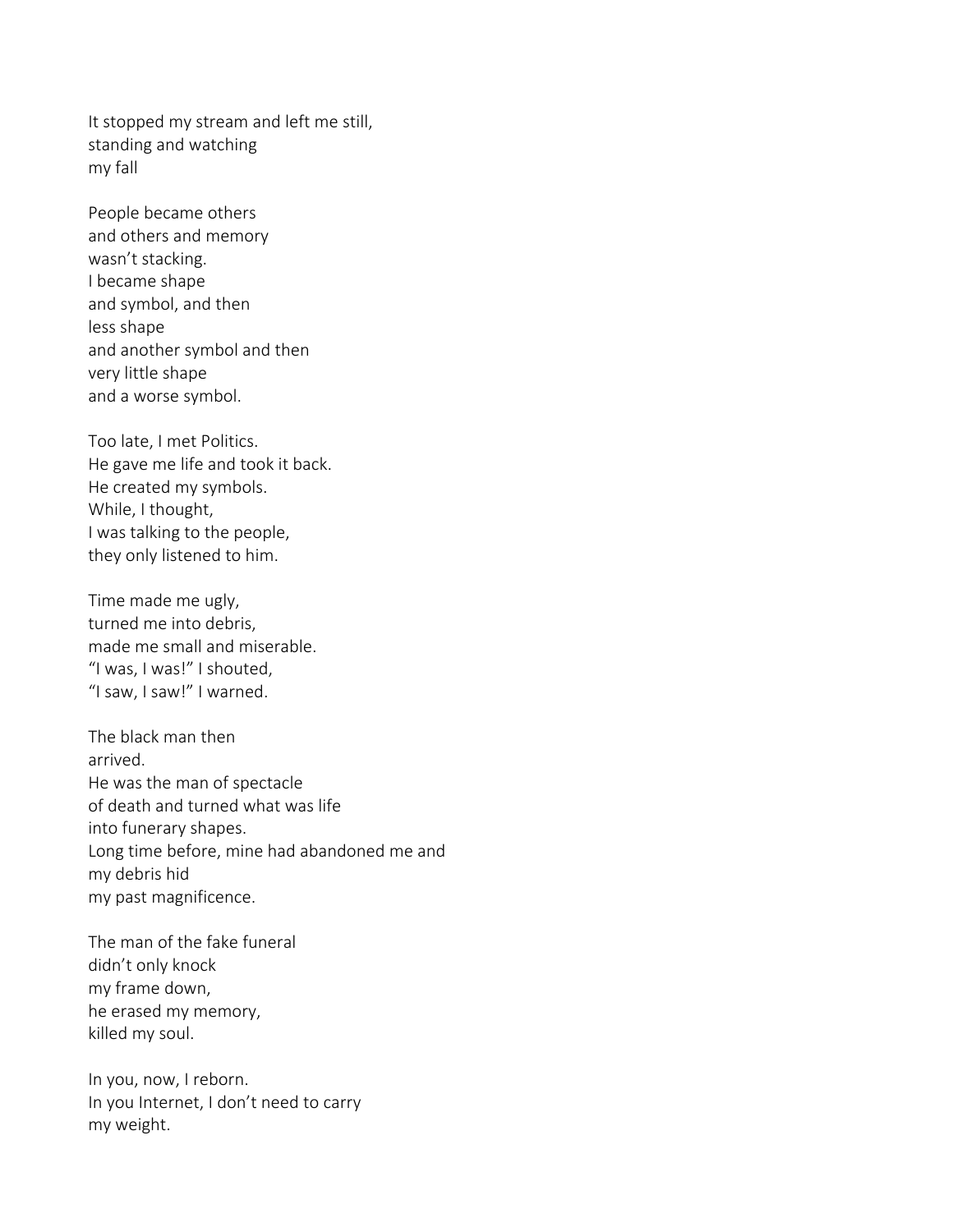I can be here and there and then there and anywhere. I am truly free now to love anyone unconditionally even more and more.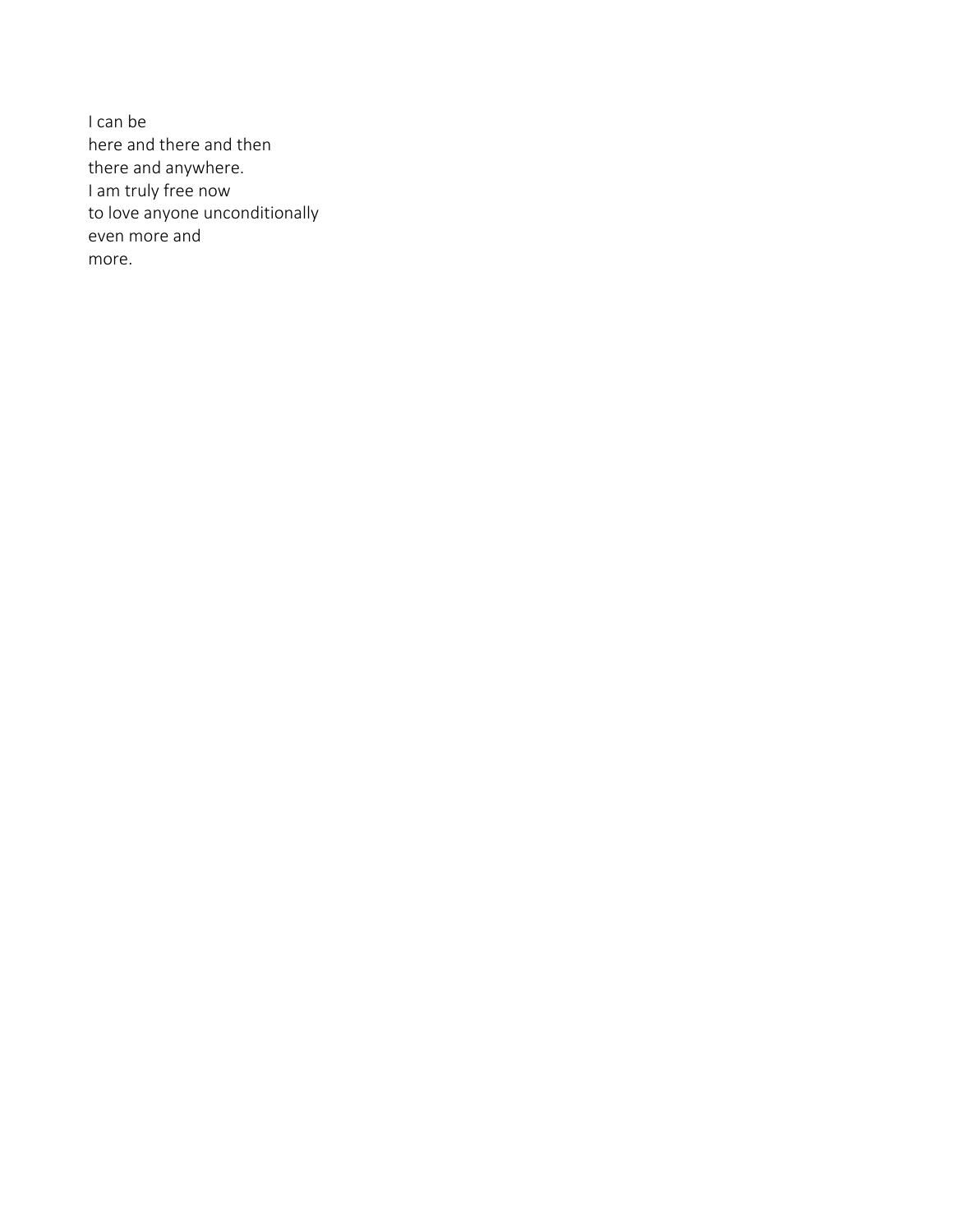Some turquoise silk banners are placed in the promontory, they are silent, tracing a blue corridor in the pale ocher of the sand.

O: you cannot tell if a ceremony has taken place there or if it still has to happen, right?